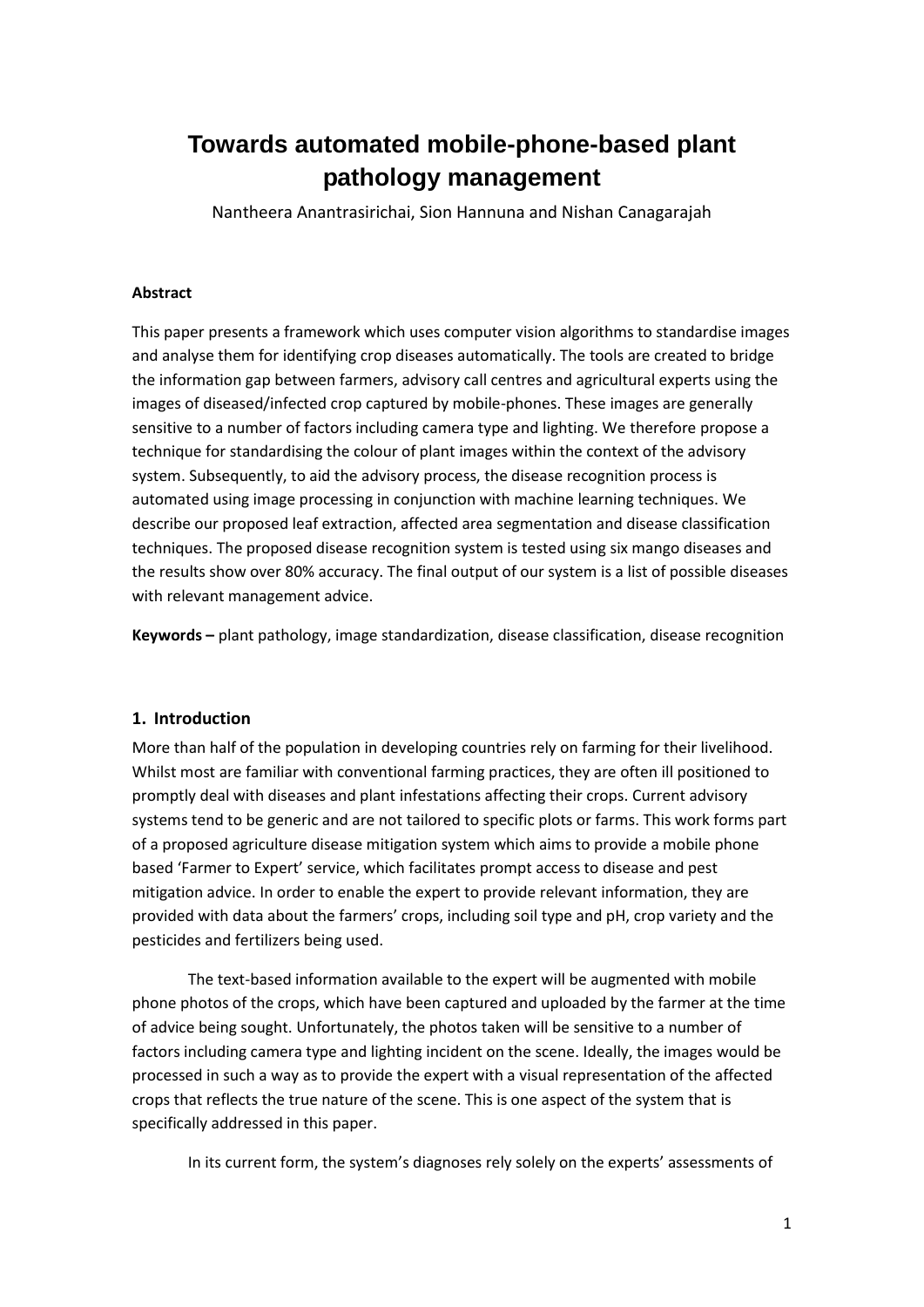processed images, farmers' profiles and personal correspondence with the farmers. We believe its efficacy could be improved by augmenting it with computer vision algorithms to automatically / semi-automatically identify diseased regions in these images and classify those regions according to disease type. It is anticipated that this system would assist, rather than replace the expert disseminating advice: a list of potential matches could be provided with corresponding likelihoods.

In this paper we present the tools that concern the protocols for standardising and analysing the mobile phone photographs, as well as the use of them for initially solving the disease problems and their managements. In terms of research contributions we offer i) *colour correction* to standardise image appearance, ii) *leaf extraction* to prepare for identifying a particular plant's species and assessing its health, and iii) *disease recognition* to find the possible disease affecting the crop. The rest of the paper demonstrates the application tools we developed together with the technical explanations and some results.

# **2. Tools**

We have created a graphical user interface using Matlab GUIs (Mathworks, 2011) as illustrated in [Figure 1.](#page-1-0) The interface allows users to perform colour correction, leaf extraction, disease marking and disease identification. For colour correction, a custom colour chart is selected. In section [3.1,](#page-2-0) we introduce a chart specifically tailored to plant foliage disease analysis. However, an alternative chart that best represents the plant species being analysed maybe more appropriate. For example, if the user is analysing bananas the chart should emphasise yellow coloured patches. Users' colour chart patch values may be automatically extracted from calibrated pictures or the user can input them manually. Users may also set some parameters to fine tune colour correction. Colour correction results may be viewed immediately and or saved.



<span id="page-1-0"></span>**Figure 1: User interface for agricultural advice**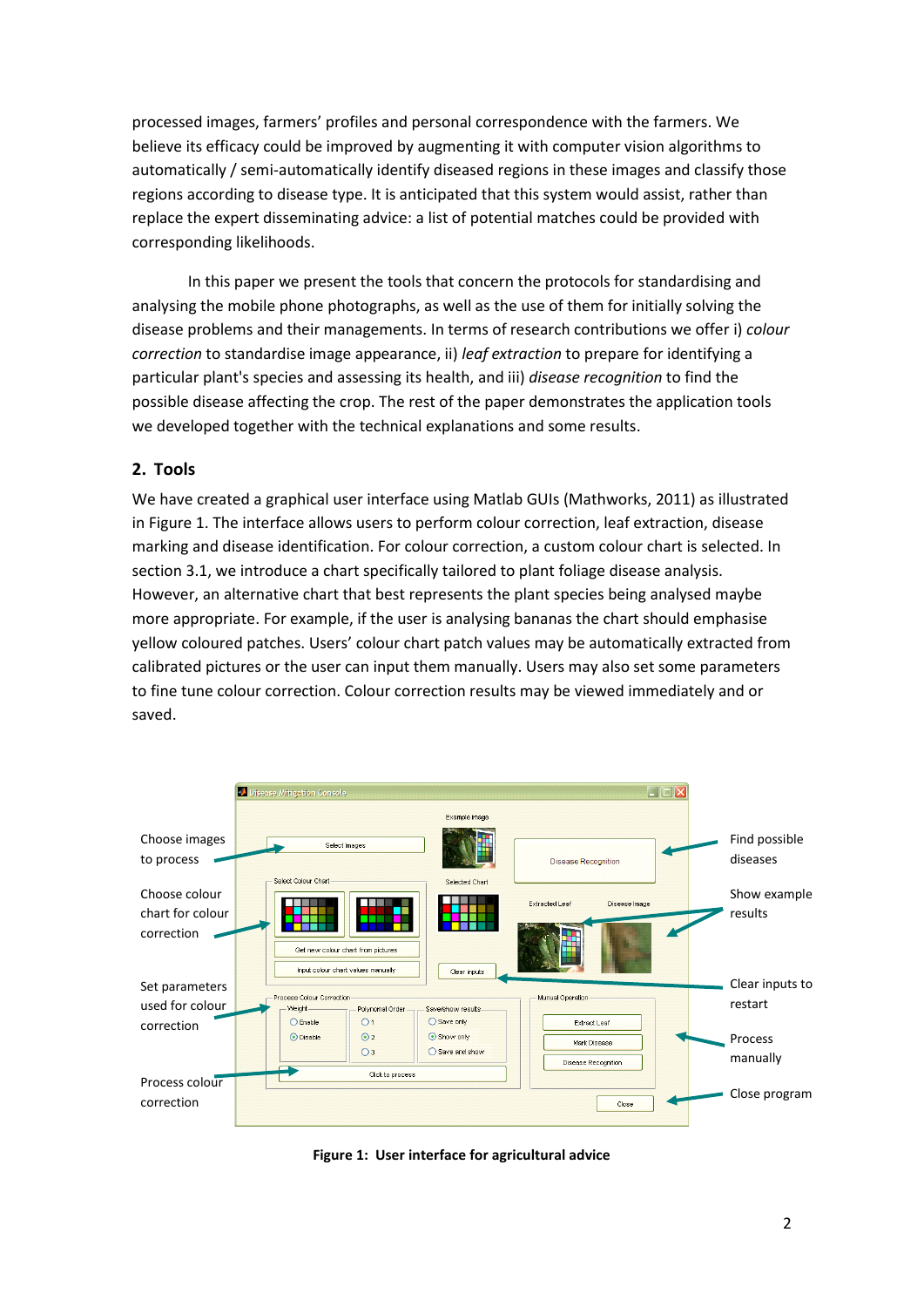To identify the disease on the leaf we provide one click process 'Disease Recognition' which includes extracting the target leaf, performing the automatic disease recognition and displaying the possible diseases with details and management method. The users are also able to operate these processes manually by choosing options in the manual operation section. The technical details of the leaf extraction and the disease recognition are described in section [4](#page-4-0) and [5,](#page-5-0) respectively.

# **3. Colour Correction**

The appearance of images depends on various elements. On the acquisition side, it is influenced by the interaction of the scene's content, the lighting conditions and the capture device. On the display side it is affected by the screen set-up and its local environment with both influencing how the human visual system perceives the scene (Fairchild, 2005). In this section we describe our custom colour chart and the use of it with the proposed colour mapping to standardise colour images.

# <span id="page-2-0"></span>**3.1 Custom Colour Chart**

We propose a cheap and easily implemented approximation to such a solution that makes use of automatically detected colour charts facilitating its integration into colour-managed imaging pipelines. The motivation for maximising how realistic the plant images are is that a great deal of information about the plants' health may be gleaned from their colours. In addition to striving for perceptual consistency, objective colour consistency increases the potential for fully exploiting colour as a feature in automated systems. The custom target shown in [Figure 2](#page-2-1) offers three groups of colour patches. Group 1 is composed of achromatic colours. Group 2 includes primary (RGB in 100% and 50% opacity) as well as secondary colours (CMY). The last group, 3, contains green tones created in CIE L<sup>\*</sup>a<sup>\*</sup>b<sup>\*</sup> colour space with L<sup>\*</sup> values of 25, 50 and 75 as well as  $a^*$  and  $b^*$  set to -65/65, -65/0 and 0/65. These colour charts are printed on professional matt colour papers so that different angles to the mobile phones will not cause reflection on the image.

|  |  | ٩ |
|--|--|---|
|  |  |   |
|  |  |   |

<span id="page-2-1"></span>**Figure 2: Custom colour target designed to preferentially map plant colours and enable automatic**

## **3.2 Colour Chart Detection**

Our custom colour chart displays concentric black and white borders. This arrangement facilitates a morphologic process and line detection. For automatic chart segmentation, the colour image is firstly converted into greyscale. The intensity image is then binarised such that the black and white borders of the chart are completely black white respectively. Next, the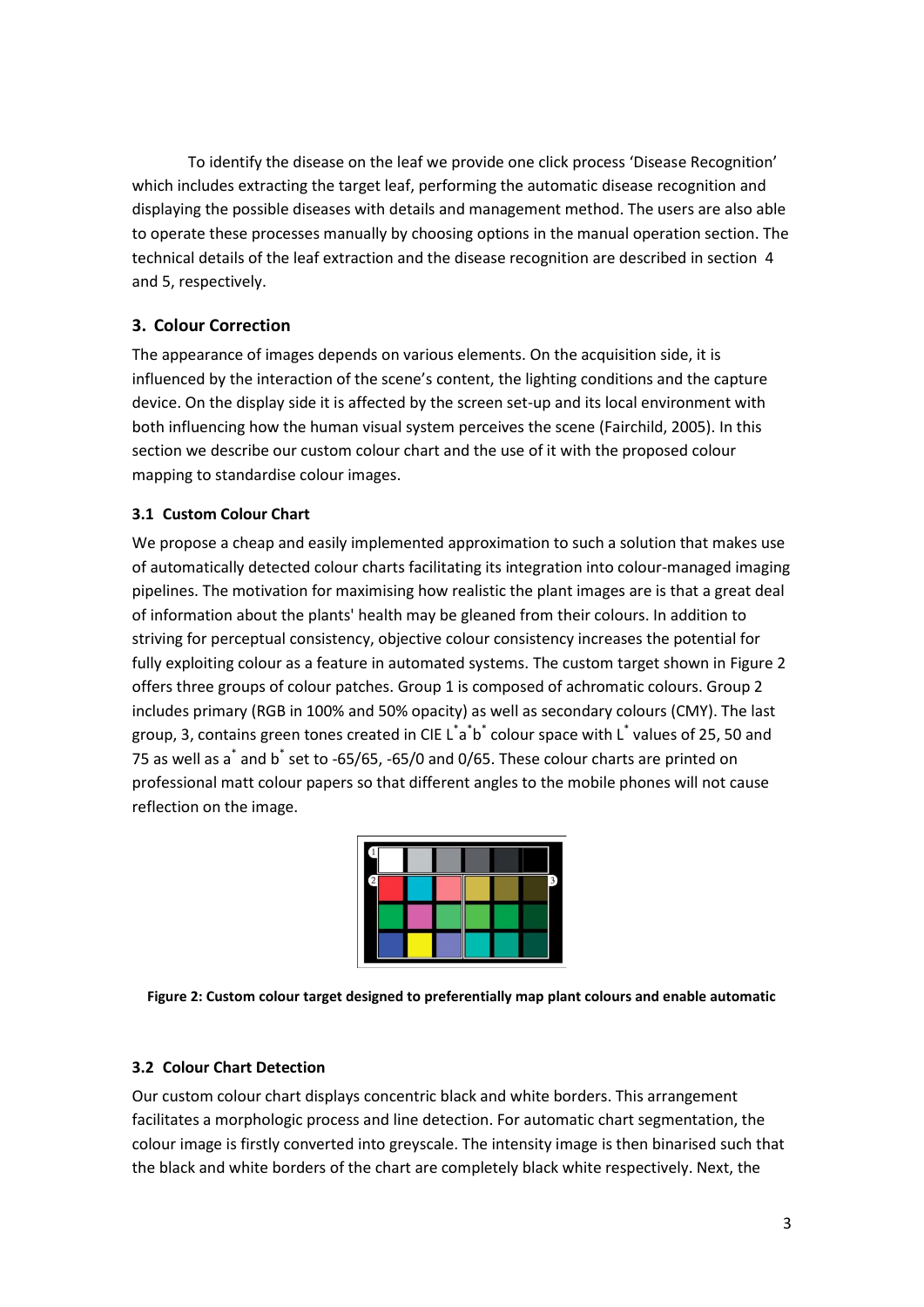black and the white are reversed so that the colour patch areas on the colour chart which now appear in white are filled with black colour and an erosion process can be applied to clean the small areas. Then a Hough transform (Duda and Hart, 1972) is employed to detect the eroded black chart which is then used as the marker to reconstruct the original chart. Finally morphological opening is applied to find chart's corners and if four corners are found, 24 colours from colour chart are read.

## **3.3 Deducing a Transform Matrix**

The aim of our system is to standardise images from low quality cameras such that they are both consistent with one another and provide a faithful representation of the scene they depict. The patch values for the source image to be processed and the ground truth image are used to deduce a transformation for the source image. This process is analogous to the characterisation of imaging devices including digital cameras. Various characterisation methods (Luo and Rhodes, 2001) essentially involve deducing a mapping for targets that have known device independent CIE XYZ values. Linear and polynomial transformations have been used to this end as well as neural networks. However, an important distinction for our application should be noted: normally characterisation is done once for a given device. Hence it is important that the mapping used generalises for all conceivable scenes and lighting conditions.

To exploit this stipulation we have experimented with weighting the relative cost for the residual error of particular patches under the deduced transformation according to how numerous image pixels closest to that patch are in a given image. Hence, in most of our images greens and browns would be favoured as they primarily depict plants. For the quadratic and linear transformations we utilise, this lends itself to a weighted least squares optimisation. The colour targets we tested only have 24 patches. The quadratic and linear transformations considered here produce perceptually convincing results. For more details the reader are referred to Hannuna et al. (2011b). The results of the proposed colour correction are shown in [Figure 3.](#page-3-0) The same scene was captured from five different cameras. After applying colour mapping these images have similar colour tone. The result of the SamsungD500 shows significantly improvement which implies that the proposed scheme can make the image of the cheap phone more informative.

<span id="page-3-0"></span>

**Figure 3: Subjective results of colour correction. Above: original images taken from several cameras.**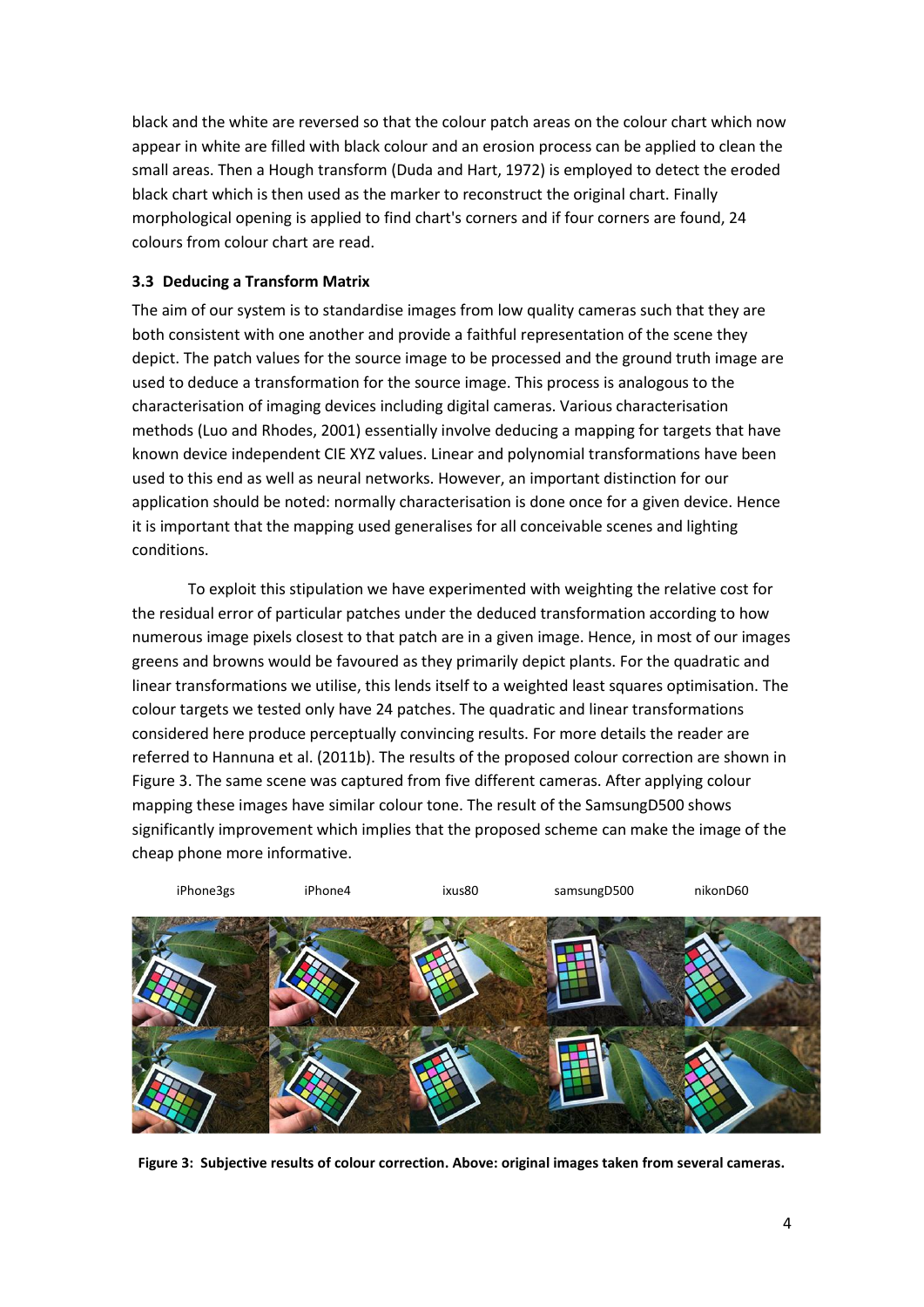#### <span id="page-4-0"></span>**4. Leaf Extraction**

Plant foliage may be used to identify a particular plant's species and assess its health (Wand et at., 2003). Traditionally, these tasks would be carried out manually by an expert which is both time consuming and vulnerable to subjective variation. Automatic plant disease analysis using computers with/without supervising is nowadays widely considered. It, however, requires an image of a complete, isolated leaf as input to the process before further analysing other information in the leaf. This section describes the leaf extraction that we provide in our tools.

The leaf extraction starts with the user roughly marking the target leaf using the green pen as shown i[n Figure 4.](#page-4-1) The user can also adjust the size of the pen to suit the target leaf size. Whilst the system is being told where the leaf is, the background marker is automatically created using colour, intensity and texture. The non-green areas are detected using the Otsu threshold (Otsu, 1979) and the high detail areas, such as grass, measured using a local entropy descriptor, are defined as the background marker. Subsequently the markers are used as local minima in the gradient magnitude map of the greyscale image calculated using a Sobel filter. With two markers, leaf and background, two regions are segmented with a watershed transform (Vincent and Soille,1991) and the region with leaf marker is selected as the extracted leaf.



**Figure 4: User interface for leaf extraction**

<span id="page-4-1"></span>In general, the watershed transform produces fast and acceptable results. In some cases, however, the gradients of the target leaf are insufficient for differentiating it from its background. We therefore provide a labelling tool where the user can annotate both the leaf and the problematic background region. The provided tool is demonstrated in [Figure 4.](#page-4-1) Some results are shown in [Figure 5.](#page-5-1) These results are used in the disease recognition process later.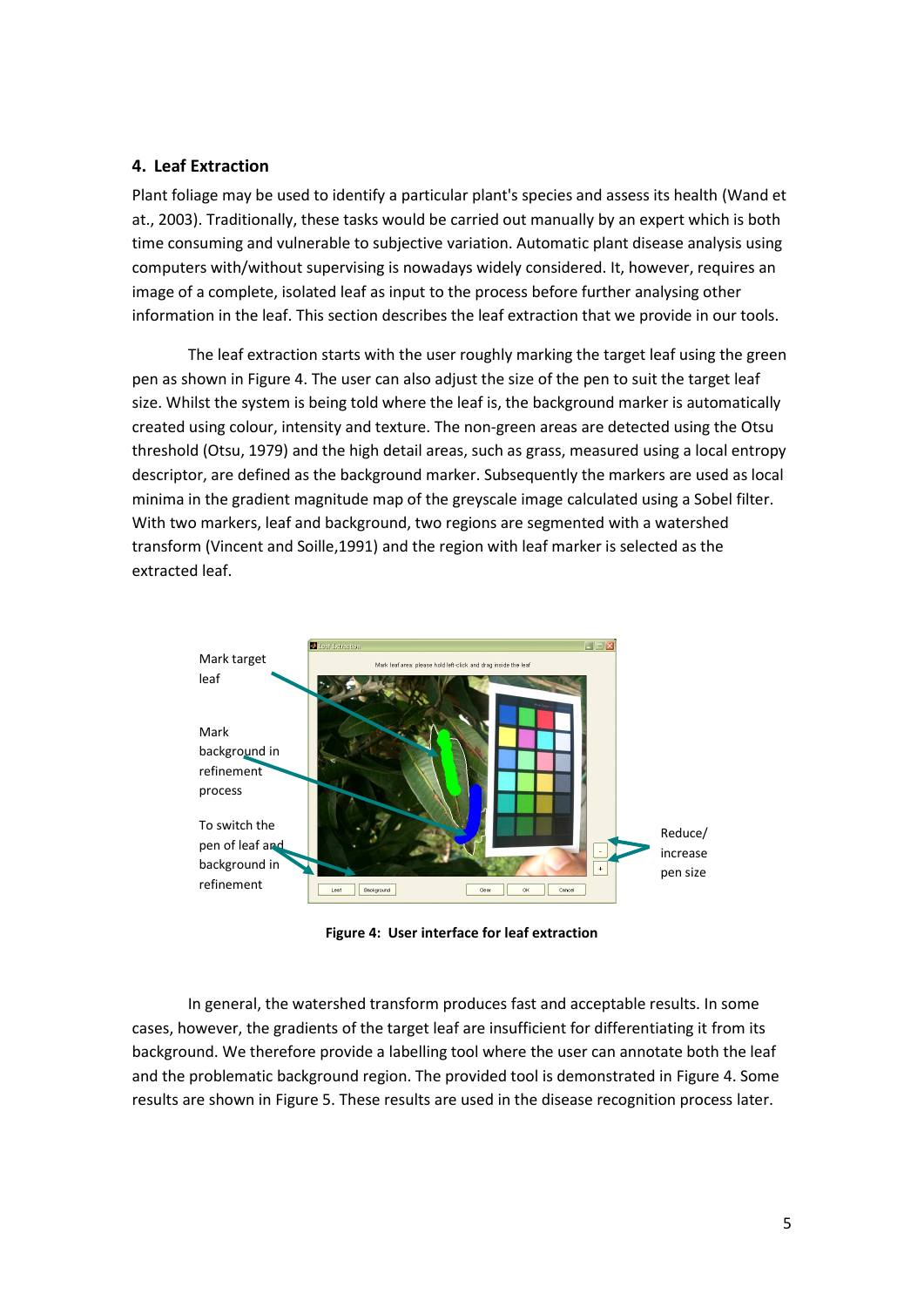

**Figure 5: Examples of extracted leaf results**

<span id="page-5-1"></span>It is good to note here that the segmentation can be more accurate by drawing the outline of the leaf. However, it is not suitable for automating the leaf segmentation process. The idea behind marking only the middle of the leaf would help speeding the process. Say the user has 100 photos. He will be asked to just make a quick mark each image and leave the computer to automatic process of disease recognition.

#### <span id="page-5-0"></span>**5. Disease Recognition**

Once the leaf has been extracted, the margin, shape and venation can be estimated in order to identify the plant's species, whilst the colours of the segmented leaves can be utilized to determine the plant's nutritional history and health. Machine learning techniques may be employed to classify different plant diseases. Several approaches have been used for this purpose, including: Decision Trees, K-means, artificial neural networks (ANNs) (Moshou et at., 2004), and support vector machines (SVM). Camargo and Smith (2009) reported a machine vision system for identifying plant diseases using the SVM. Several feature vectors were studied and showed that texture features improve the classification accuracy along to colour and shape features. Rumpf et al. (2010) reported that SVM's perform better than ANNs and Decision Trees for supervised prediction. During the classifier's training phase, human experts are required to facilitate supervised learning by assigning disease labels to a set of images comprising the training dataset. In this paper this expert-labelled dataset is comprised of six pathologies which manifest symptoms on mango leaves. These are: Anthracnose, Gall flies, Grey leaf spot, Red-rust, Powdery mildew and Sooty mould (TNAU Agritech Portal, 2011). The diseased leaf regions are extracted with the proposed technique in section [5.1](#page-5-2) and are classified with the method in section [5.2.](#page-6-0) Note that the input images having the longer length more than 600 pixels are reduced the size to 600 pixels to decrease the computation time.

#### <span id="page-5-2"></span>**5.1 Affected Area Extraction**

The areas affected by disease on the extracted leaves are isolated using the following conditions. Firstly, the affected areas are usually non-green and hence the histogram of the hue value may be thresholded to isolate the non-green areas. Secondly, the primary vein is detected and removed from the non-green area. This is necessary because the primary vein usually has a lighter or 'yellower' colour which could possibly be identified as the affected area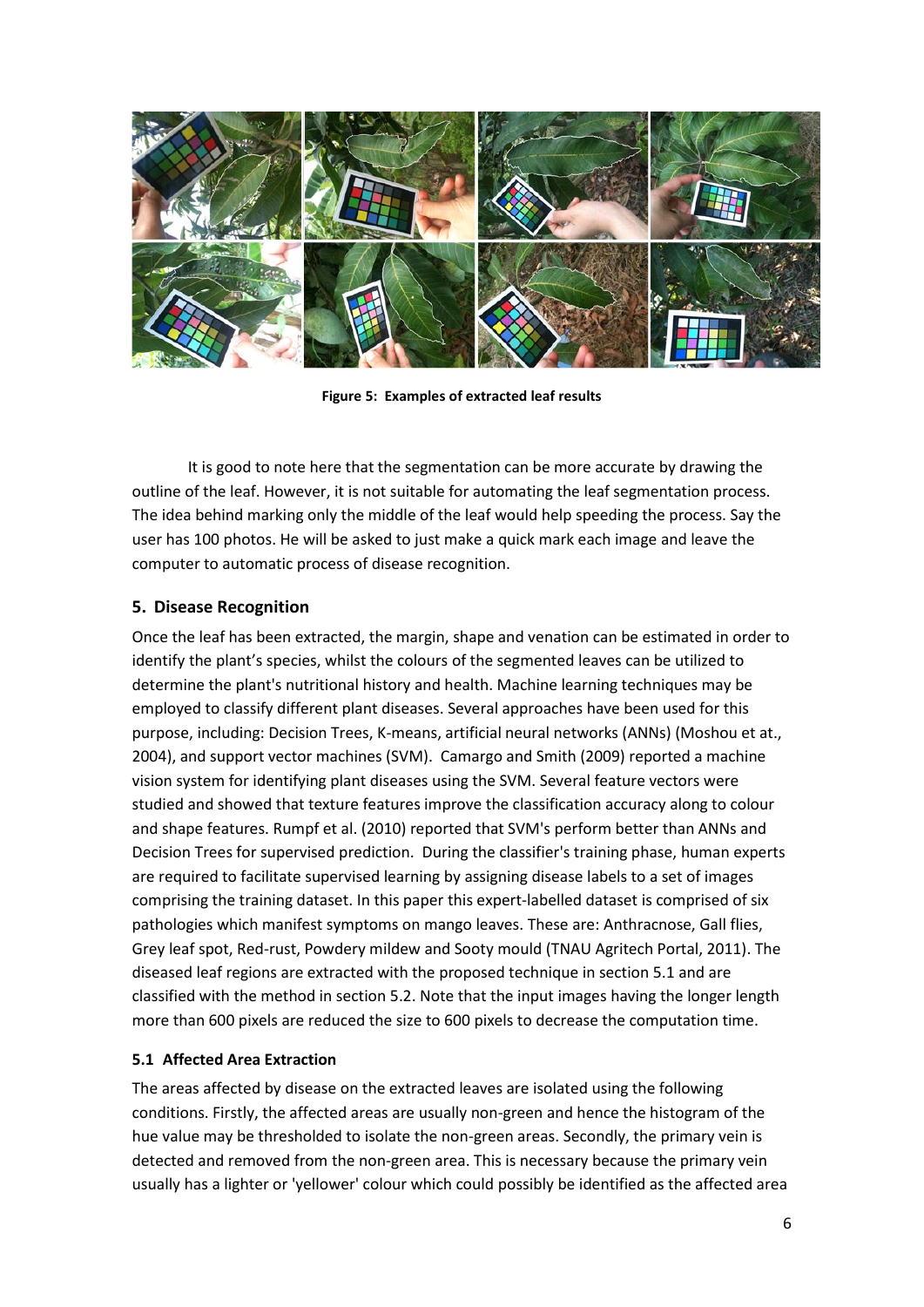by the automated system. By considering the orientation of a leaf's binary silhouette, it is possible the limit the angles searched whilst segmenting its primary vein. Third the white and black spots are always included in the affected areas since they are likely to be the disease areas.

The affected areas are extracted with the size range between 10x10 pixels to 25x25 pixels. The size of the affected area is limited in order to prevent generating areas which are too small and don't have enough useful information, or too big where the extracted features could be dominant. The affected areas which are larger than 25x25 pixels are labelled, as some diseases generally cover large areas of the leaf, e.g. Sooty mould and Powdery mildew. These labels will subsequently be used to reduce the possibility of the disease being recognised as one which only affects small leaf areas, e.g. Anthracnose and Gall flies. [Figure 6](#page-6-1) (left) illustrates the results of the proposed affected area detection. These detected areas will be used in the disease recognition where the output is the average of the results of all detected areas.



**Figure 6: Result of extracting disease areas automatically and list of possible disease obtained from disease recognition**

## <span id="page-6-1"></span><span id="page-6-0"></span>**5.2 Disease Recognition**

We employed a multi-class support vector machine (SVM) (Chang and Lin, 2002) to classify our test dataset. The classier was trained on six distinct diseases. The task of training and classification may be subdivided into three processes: i) computing feature vectors for training; ii) training the SVM classifier: this involves deducing a hyperplane (decision surface) that subdivides the data into (ideally) non-overlapping groups; and iii) predicting a label of the test dataset using the SVM model.

#### <span id="page-6-2"></span>**5.2.1 Feature Extraction**

Colour and texture variation are the two main features appearing differently for each crop disease. For example, the Anthracnose produces black spots and small blisters with a yellow border, whilst the red-rust disease causes brown spots with a smoother surface texture. It is these feature variations which differentiate class labels for the SVM. For the colour features, the disease areas of which the colours are usually in RGB format are converted to HSV format. The average values of red, green, blue and hue are subsequently calculated from the disease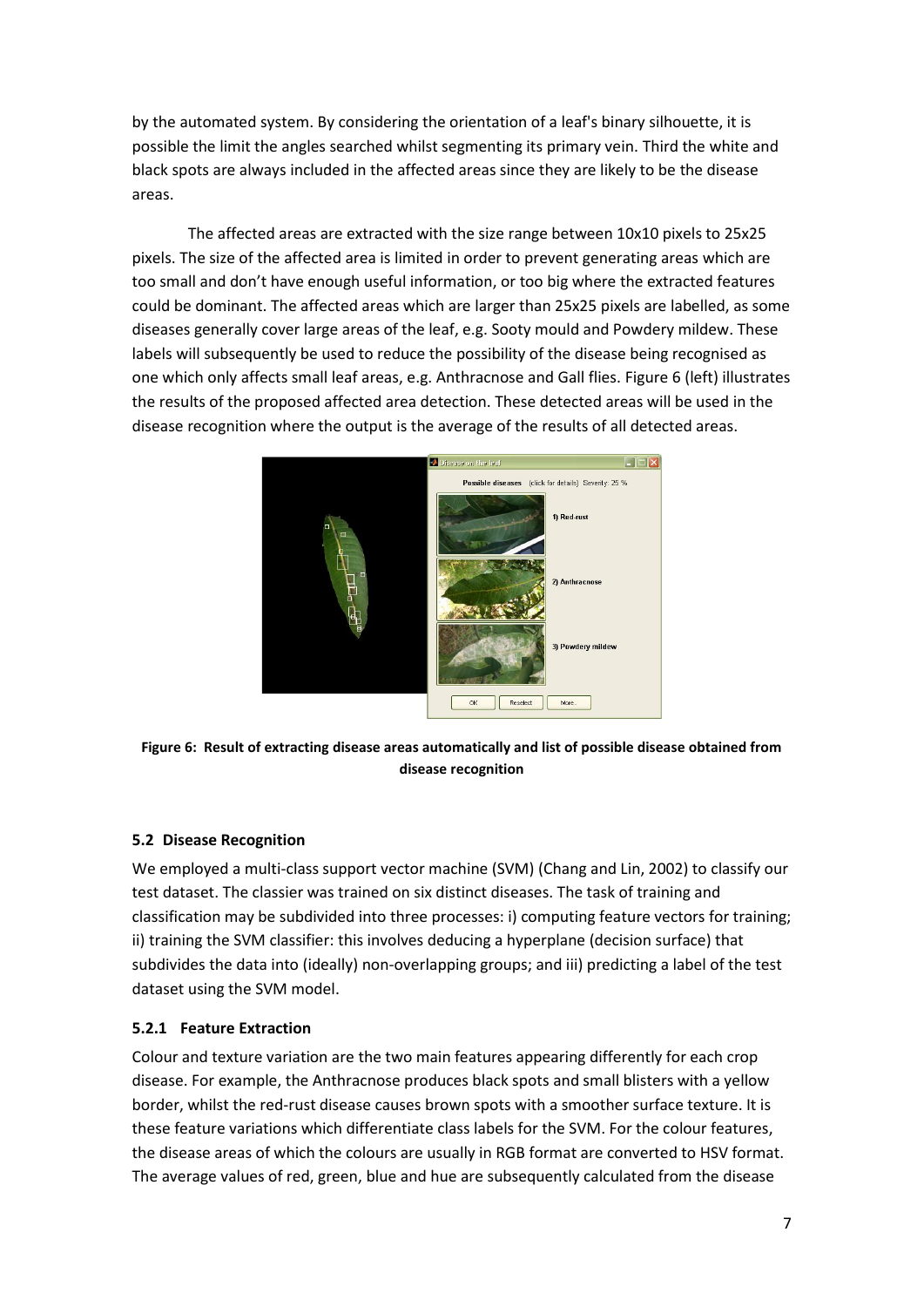affected areas. For the texture features we calculate contrast, correlation, energy and homogeneity from a grey level co-occurrence matrix (GLCM) (Haralick et at., 1973). We also find entropy to measure a randomness of the greyscale image. The mathematical formulations of the colour and texture features are tabulated in [Table I.](#page-7-0) These candidate features are tested individually and in group. Some testing results of grouping features are shown in [Table II.](#page-8-0) We can see that using all textures and colour features give best classification accuracy. The results of using individual feature are not shown in the table as they provide significant small accuracy (~ 50-60%). Note that if the images are noisy, the pre-processing denoising method should be applied. The simplest method is using mean filter which slightly deteriorate texture information. More complex methods give better results but high computation time. The reader is referred to the article of Antoni et at. (2004).

As the extracted affected areas obtained fro[m 5.1](#page-5-2) are rectangular but the actual disease areas are not, we mask the affected areas before computing the vector features with Equation 1.

$$
M_{ij} = \begin{cases} 1 & (i - h/2)^2 + (j - w/2)^2 < (h/4 + w/4)^2 \\ 0 & otherwise \end{cases}
$$
 Equation 1

where *Mij* is the mask at pixel position *i* and *j* of the affected area with the size of *h* x *w*. The masked RGB and HSV images are converted to greyscale images and are used to find GLCMs separately. Each greyscale image creates four GLCMs from four orientation angles of 0, 45, 90 and 135 degree with the distance of 1 between the pixel of interest and its neighbour. Therefore 4 colour features and 120 texture features are generated in total. Finally the feature vectors are scaled to the range [-1,1] so that the greater numeric values will not dominate the smaller numeric ones. The scaling parameters will also be applied to the new data in the recognition process

| Feature        | Equation                                                                                                                                               |
|----------------|--------------------------------------------------------------------------------------------------------------------------------------------------------|
| Average Colour | $X = \left(\sum_{ii} M_{ij} x_{ij}\right) / \left(\sum_{ii} M_{ij}\right)$ , $x = red$ , green, blue, hue                                              |
| Contrast       | Contrast = $\sum_{i}$ $\left i - j\right ^2$ $g_{ij}$ , $g_{ij}$ = GLCM <i>at</i> $(i, j)$                                                             |
| Correlation    | Correlatio $n = \sum (i - \mu_i)(j - \mu_j)g_{ij}/(\sigma_i \sigma_j)$ , $g_{ij} = \text{GLCM}$ at $(i, j)$                                            |
|                | $\mu_i = \sum_{j} ig_{ij}, \mu_j = \sum_{j} jg_{ij}, \sigma_i = \sqrt{\sum_{i} (i - \mu_i)^2 g_{ij}}, \sigma_j = \sqrt{\sum_{i} (j - \mu_j)^2 g_{ij}}$ |
| Energy         | <i>Energy</i> = $\sum_{i} g_{ij}^{2}$ , $g_{ij}$ = GLCM <i>at</i> $(i, j)$                                                                             |
| Homogeneity    | <i>Homogeneit</i> $y = \sum g_{ij} / (1 +  i - j )$ , $g_{ij} = \text{GLCM}$ <i>at</i> $(i, j)$                                                        |
| Entropy        | <i>Entropy</i> = $-\sum_{i} g_{ij} \log(g_{ij})$                                                                                                       |

<span id="page-7-0"></span>**Table I. Formulas of the colour and texture features**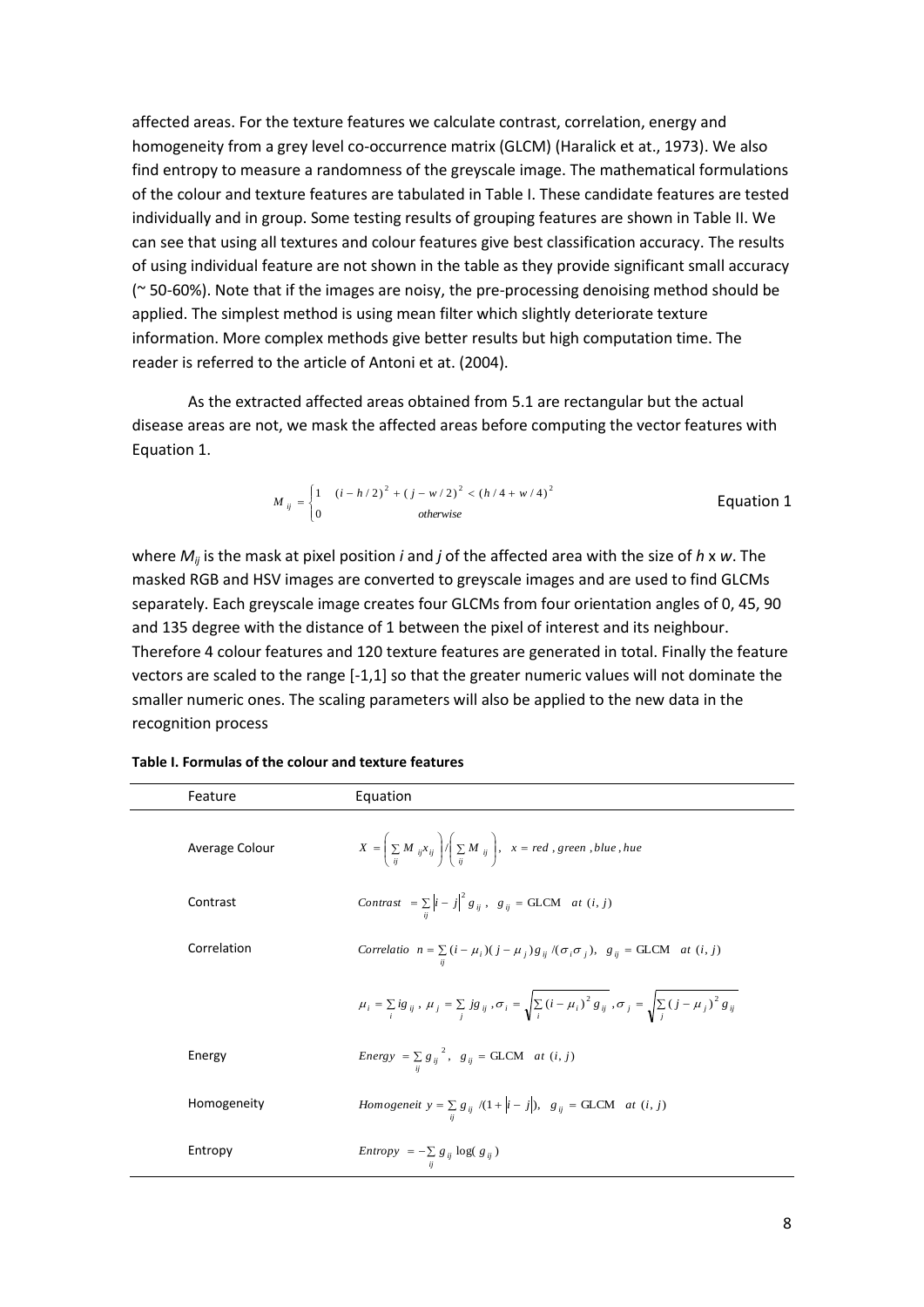#### **5.2.2 Multi-class Support Vector Machine**

We implemented the multi-class SVM using the LIBSVM – A Library for Support Vector Machines (Chang and Lin, 2011). The radial basis function (RBF) kernel is used because it allows the decision surfaces to be determined for data which is not linearly separable. Crossvalidation is also used to find the best parameters for RBF kernel so that the classifier can accurately predict unknown data and can prevent the over fitting problem.

| Feature group            | Classification accuracy % |  |
|--------------------------|---------------------------|--|
| RGB + Contrast           | 74.26                     |  |
| RGB + Correlation        | 70.42                     |  |
| RGB + Energy             | 72.08                     |  |
| RGB + Homogeneity        | 72.98                     |  |
| RGB + Entropy            | 71.35                     |  |
| HSV + Contrast           | 73.21                     |  |
| HSV + Correlation        | 70.04                     |  |
| HSV + Energy             | 71.47                     |  |
| HSV + Homogeneity        | 72.52                     |  |
| HSV + Entropy            | 70.15                     |  |
| $R + all$ textures       | 88.47                     |  |
| G + all textures         | 87.25                     |  |
| $B + all$ textures       | 92.66                     |  |
| RGB + all textures       | 92.15                     |  |
| $H + all$ textures       | 90.24                     |  |
| S + all textures         | 88.84                     |  |
| $V + all textures$       | 89.04                     |  |
| HSV + all textures       | 90.11                     |  |
| RGB + HSV + all textures | 92.65                     |  |

<span id="page-8-0"></span>

| Table II. Results of selecting a subset of relevant features |  |  |  |  |
|--------------------------------------------------------------|--|--|--|--|
|--------------------------------------------------------------|--|--|--|--|

In this paper, 120 labelled disease images of each mango disease are used to train the SVM classifier. When classifying previously unseen disease images, its features are extracted (section [5.2.1\)](#page-6-2), scaled and applied to the SVM predictor. The predictor yields a probability for each of the six diseases it was trained on. For each of the pathological areas in a given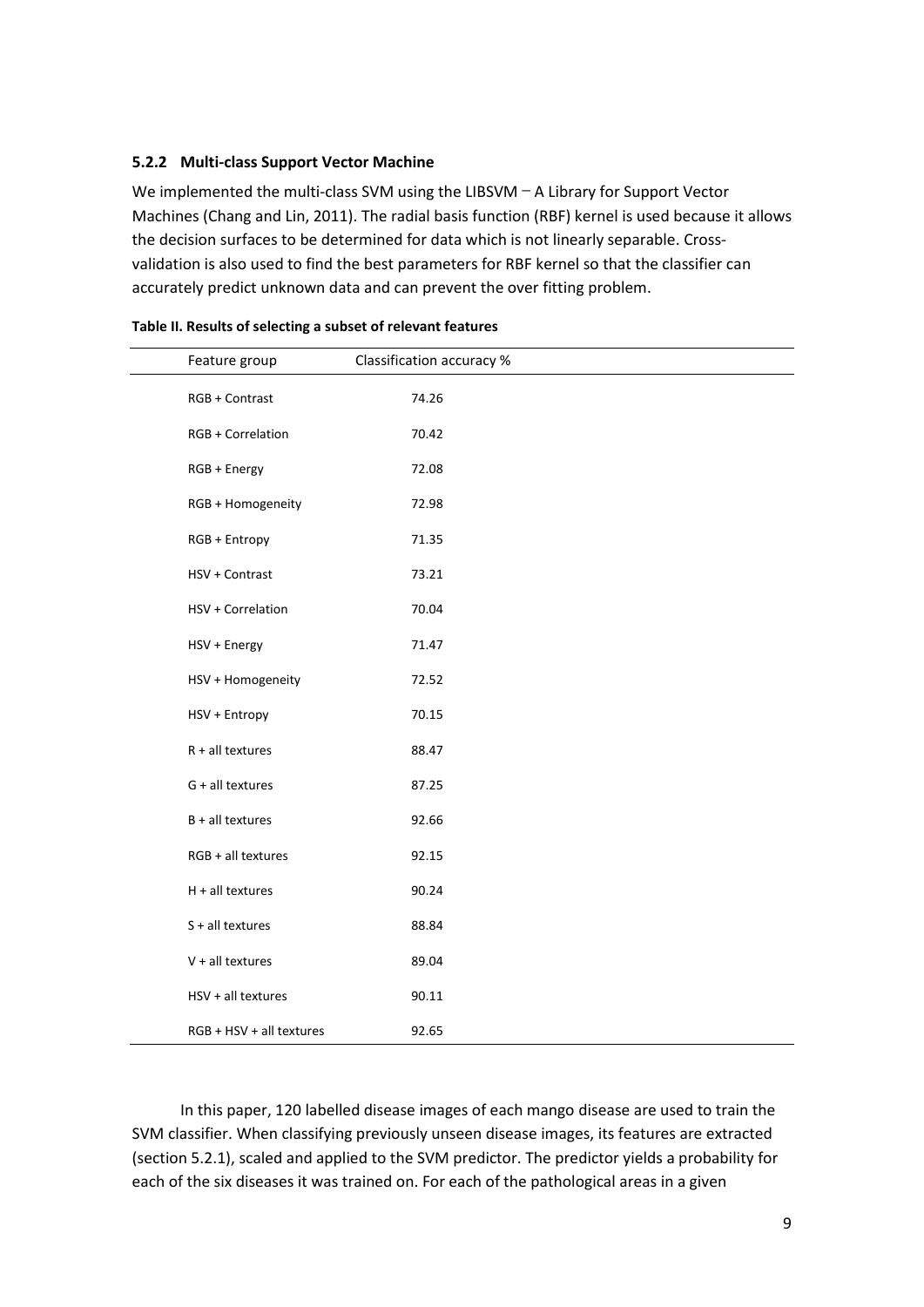example, the user is provided with a sorted list of diseases types with their associated probabilities. We also allow the users to select the affected area manually. As shown in [Figure](#page-6-1)  [6](#page-6-1) the 'Reselect' button is linked to the manual selection function. The leaf image will be popped up and the user is asked to click at the top-right and bottom-left corners of the target affected area. The manually selected affected area is processed with the SVM predictor and once again an ordered list is provided.

# **5.2.3 Disease symptoms and management display**

[Figure 6](#page-6-1) (right) shows the list of possible diseases. Three diseases are displayed each time. The users can click to see more diseases or go back to the more probable diseases in the list. A picture of each disease is provided so that the users can compare it with their own photo. When the picture is clicked, the details of the symptoms and the way to manage this disease are displayed as shown in [Figure 7.](#page-9-0) If the automatic affected area extraction is used, the approximate severity is also calculated from the total affected area divided by the leaf area. This parameter provides a qualitative measure of severity of the disease's condition.



**Figure 7: Details and management methods of each plant diseases**

## <span id="page-9-0"></span>**5.2.4 Results**

We evaluated our proposed system with two data sets. The first set includes 600 disease images selected manually which are comprised of 100 images of each disease. The results shown in [Table III](#page-10-0) reveal that the proposed disease recognition achieves 89.83% accuracy. Furthermore, second and third ranked predictions account 7.67% and 2.33% diseases respectively. The second set we tested contains 150 leaf images (25 images for each disease). This test included the automatic affected area extraction and disease recognition.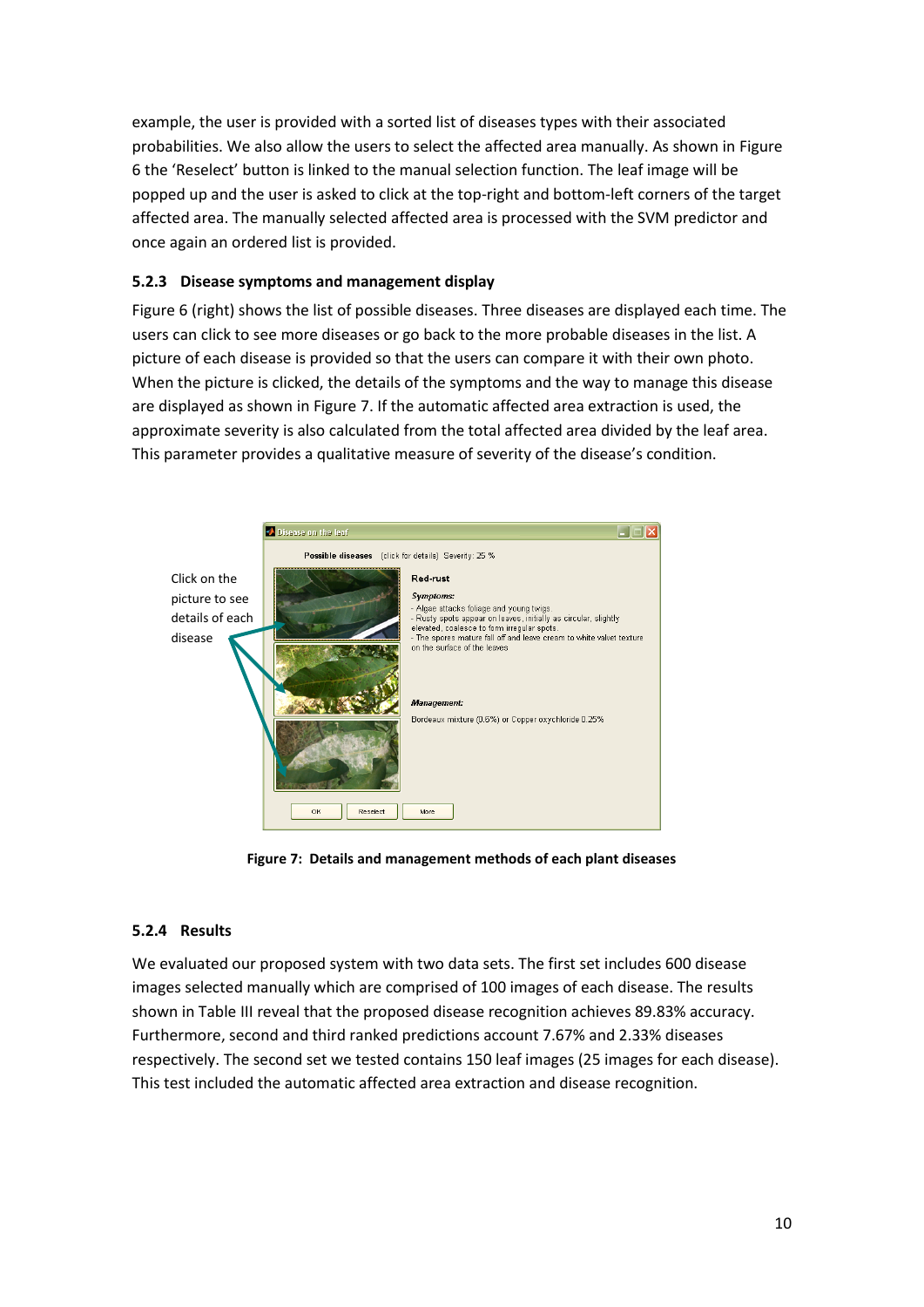| Disease           | #1    | #2             | #3             | #4                           | #5                       | #6                           | total |
|-------------------|-------|----------------|----------------|------------------------------|--------------------------|------------------------------|-------|
| Anthracnose       | 92    | $\overline{7}$ | 1              |                              |                          |                              | 100   |
| <b>Gall flies</b> | 89    | 8              | 3              |                              |                          |                              | 100   |
| Grey leaf spot    | 91    | 8              | $\mathbf{1}$   |                              |                          |                              | 100   |
| Powdery mildew    | 90    | 5              | $\pmb{4}$      | $\mathbf 1$                  | $\overline{\phantom{a}}$ |                              | 100   |
| Red-rust          | 90    | 8              | $\overline{2}$ |                              |                          |                              | 100   |
| Sooty mould       | 87    | 10             | 3              | $\qquad \qquad \blacksquare$ | -                        | $\qquad \qquad \blacksquare$ | 100   |
| total             | 539   | 46             | 14             | $\mathbf{1}$                 | $\mathbf 0$              | $\mathbf 0$                  | 600   |
| %                 | 89.83 | 7.67           | 2.33           | 0.17                         | 0                        | $\bf{0}$                     | 100%  |

<span id="page-10-0"></span>**Table III. Number of each disease extracted manually appearing in each order of the possible disease list**

<span id="page-10-1"></span>**Table IV. Number of each disease leaf appearing in each order of the possible disease list**

| <b>Disease</b>    | #1    | #2             | #3                | #4                           | #5                       | #6                       | total |
|-------------------|-------|----------------|-------------------|------------------------------|--------------------------|--------------------------|-------|
| Anthracnose       | 22    | $\overline{2}$ | $\mathbf{1}$      |                              |                          |                          | 25    |
| <b>Gall flies</b> | 20    | $\overline{4}$ | $\mathbf{1}$      |                              |                          |                          | 25    |
| Grey leaf spot    | 18    | 5              | $\overline{2}$    | $\qquad \qquad \blacksquare$ |                          | $\overline{\phantom{0}}$ | 25    |
| Powdery mildew    | 20    | $\overline{4}$ | $\qquad \qquad -$ | $1\,$                        | $\overline{\phantom{a}}$ | $\overline{\phantom{0}}$ | 25    |
| Red-rust          | 22    | $\overline{2}$ | $\mathbf{1}$      |                              |                          |                          | 25    |
| Sooty mould       | 17    | 5              | $\overline{2}$    | $\overline{\phantom{a}}$     | $\mathbf{1}$             | $\overline{\phantom{a}}$ | 25    |
| total             | 119   | 22             | $\overline{7}$    | $\mathbf{1}$                 | $\mathbf{1}$             | $\mathbf 0$              | 150   |
| $\%$              | 79.33 | 14.67          | 4.67              | 0.67                         | 0.67                     | 0                        | 100%  |

[Table IV](#page-10-1) shows that the automatic affected area decreases the accuracy of the recognition to 79.33% which is approximately 10% reduction. However, the second most probable disease accounts for a further 14.67% giving comparable accuracy for the automatic and manual approaches, when the top two are considered together (remember the user is provided with images of the diseases to make up their own mind).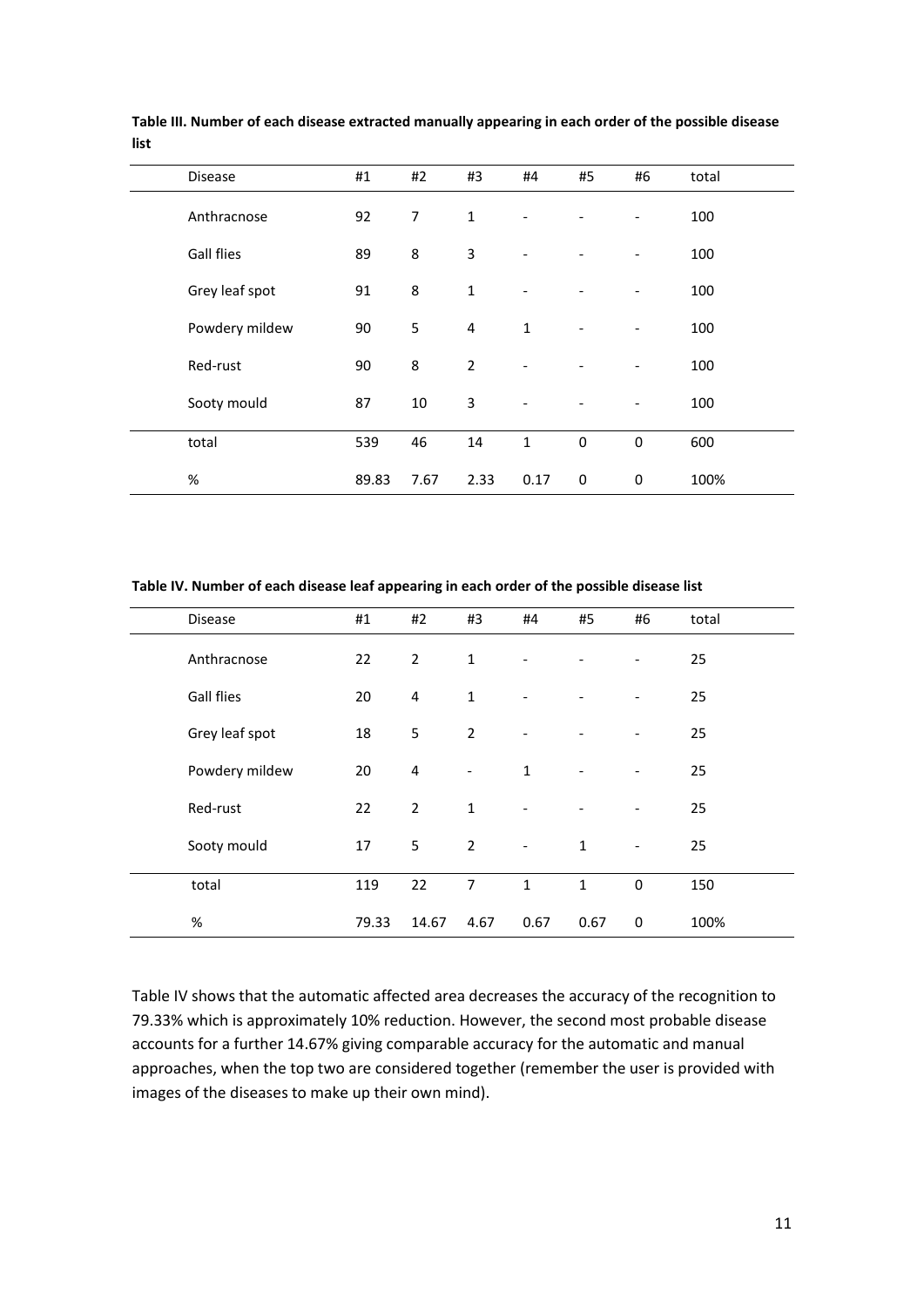## **6. Conclusions**

In this paper we present an application for semi-automatic disease recognition for use in conjunction with a mobile-phone disease mitigation system. The first contribution demonstrates the efficacy of our custom colour chart and the use of a weighted least squares formulation in standardising images for pathology diagnosis. The second contribution is comprised of leaf extraction, affected area segmentation and disease classification and recognition. A marker-controlled watershed segmentation is used for leaf extraction. The affected areas are automatically identified using hue and gradient information. For the disease classification a support vector machine (SVM) is employed. The predicted results are ranked according to their probabilities, and then their symptoms and management are displayed to the user. Here six mango diseases are used for testing the framework. We found that the proposed disease recognition achieves about 90% and 80% accuracy when the affected areas are selected manually and automatically respectively.

# **7. References**

Hannuna S., Anantrasirichai N., Subramanian S., Prashant S., Jhunjhunwala A. and Canagarajah N., 2011a. Agriculture Disease Mitigation System. ICTACT Journal on Communication Technology, 363-369.

Creating Graphical User Interfaces, Mathworks, [<http://www.mathworks.com/help/techdoc/](http://www.mathworks.com/help/techdoc/%20creating_guis/bqz79mu.html)  [creating\\_guis/bqz79mu.html>](http://www.mathworks.com/help/techdoc/%20creating_guis/bqz79mu.html)

Fairchild M. D., 2005. Color Appearance Models. Wiley-IS&T Series in Imaging Science and Technology, 2nd edition.

Duda R. O. and Hart P. E., 1972. Use of the Hough Transformation to Detect Lines and Curves in Pictures. Comm. ACM. 15, 11–15.

Luo M. and Rhodes P., 2001. A study of digital camera colorimetric characterisation based on polynomial modelling. Color Research and Application. 26, 76–84.

Hannuna S., Kunkel T., Anantrasirichai N., Canagarajah N., 2011b. Colour Correction for Assessing Plant Pathology Using Low Quality Cameras. Proceedings of the International Conference on Bioinformatics Models, Methods and Algorithms. 326–331.

Wang Z., Chi Z. and Feng D., 2003. Shape based leaf image retrieval. IEE Proc of Vision, Image and Signal Processing. 150, 34-43.

Otsu N., 1979. A Threshold Selection Method from Gray-Level Histograms. IEEE Transactions on Systems, Man, and Cybernetics. 9(1), 62-66.

Vincent L. and Soille P., 1991. Watersheds in digital spaces: an efficient algorithm based on immersion simulations. In IEEE Transactions on Pattern Analysis and Machine Intelligence. 13(6), 583-598.

Moshou D., Bravoa C., Westb J., Wahlena S., McCartneyb A. and Ramona H., 2004. Automatic detection of yellow rust in wheat using reflectance measurements and neural networks.